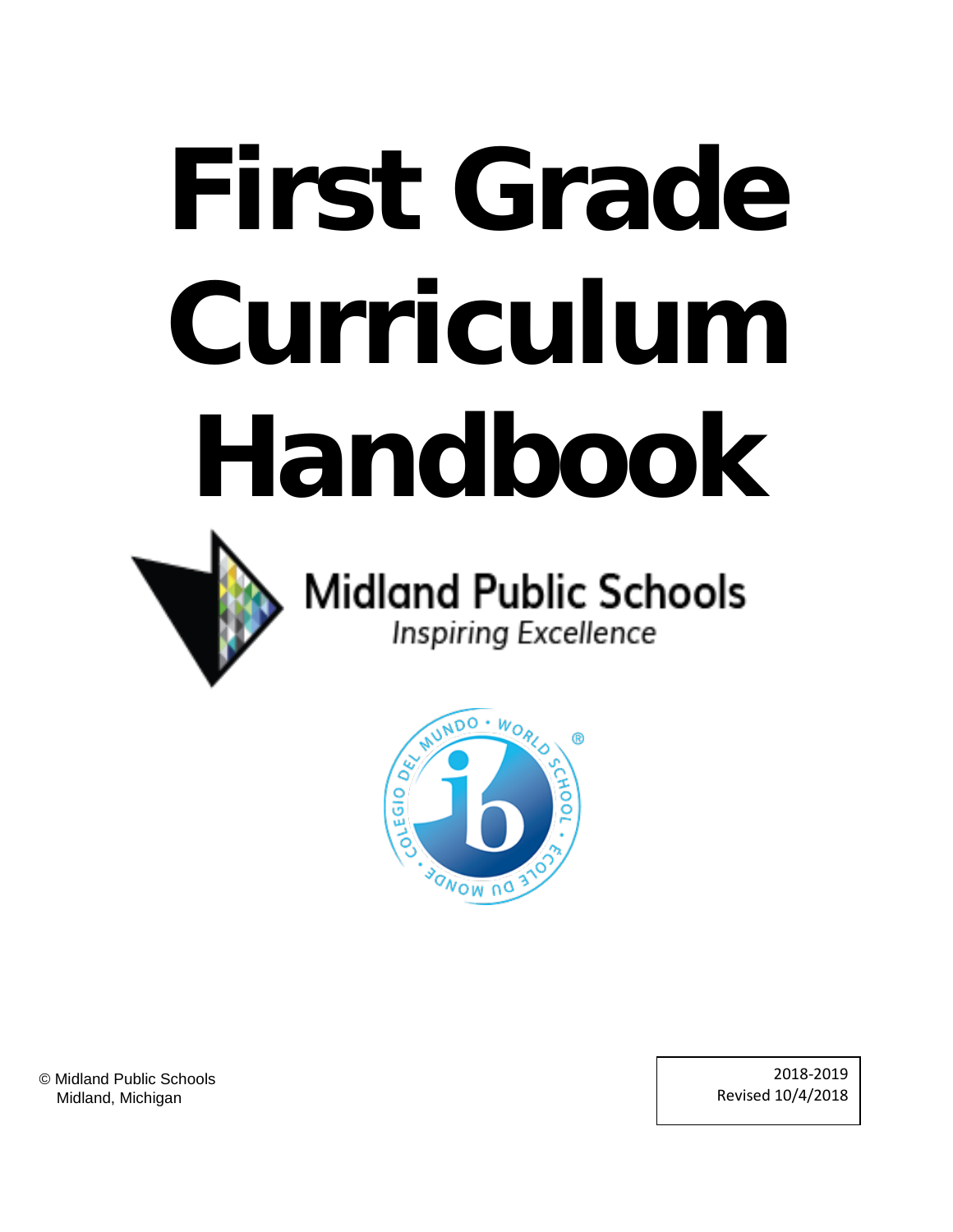

# **Mission Statement**

The Midland Public Schools, in partnership with our community, prepares students as knowledgeable, self-reliant, cooperative and ethical learners who are contributing citizens.

# **Vision Statement**

Midland Public Schools provides a dynamic world class education that develops the unique talents of all students in a safe, secure and healthy environment.

- We commit ourselves to world class standards for student performance.
- We are agile and flexible so that we are able to adapt to new challenges and opportunities in this rapidly changing world.
- We are strong and financially stable. To sustain the organization, we effectively and efficiently use new and existing resources.
- We are effective partners with families, businesses and higher education, collaborating with diverse organizations to promote student success.

# **Welcome to Midland Public Schools**

The Midland Public Schools is a school district that works together to provide a challenging, inquiry-based education that encourages all stakeholders to be internationally minded, lifelong learners who positively impact the world.

This handbook provides you with grade level information about the Midland Public Schools' (K-5) curriculum. Our curriculum was developed using the Michigan Academic Standards. Written progress of achievement will be reported four times per year: November, January, April and June. Conferences are available in the fall and the spring to provide an opportunity to discuss your child's progress and an explanation of specific classroom learning. Progress reports and conferences are one of many ways through which we communicate your child's growth and learning. They provide information about areas of the curriculum assessed during a given period, including feedback about your child's successes in school, as well as areas for growth and improvement as we continue to reflect on the teaching-learning cycle within Midland Public Schools. Midland Public Schools' elementary assessment policy can be found at: <https://www.midlandps.org/pyp-policies>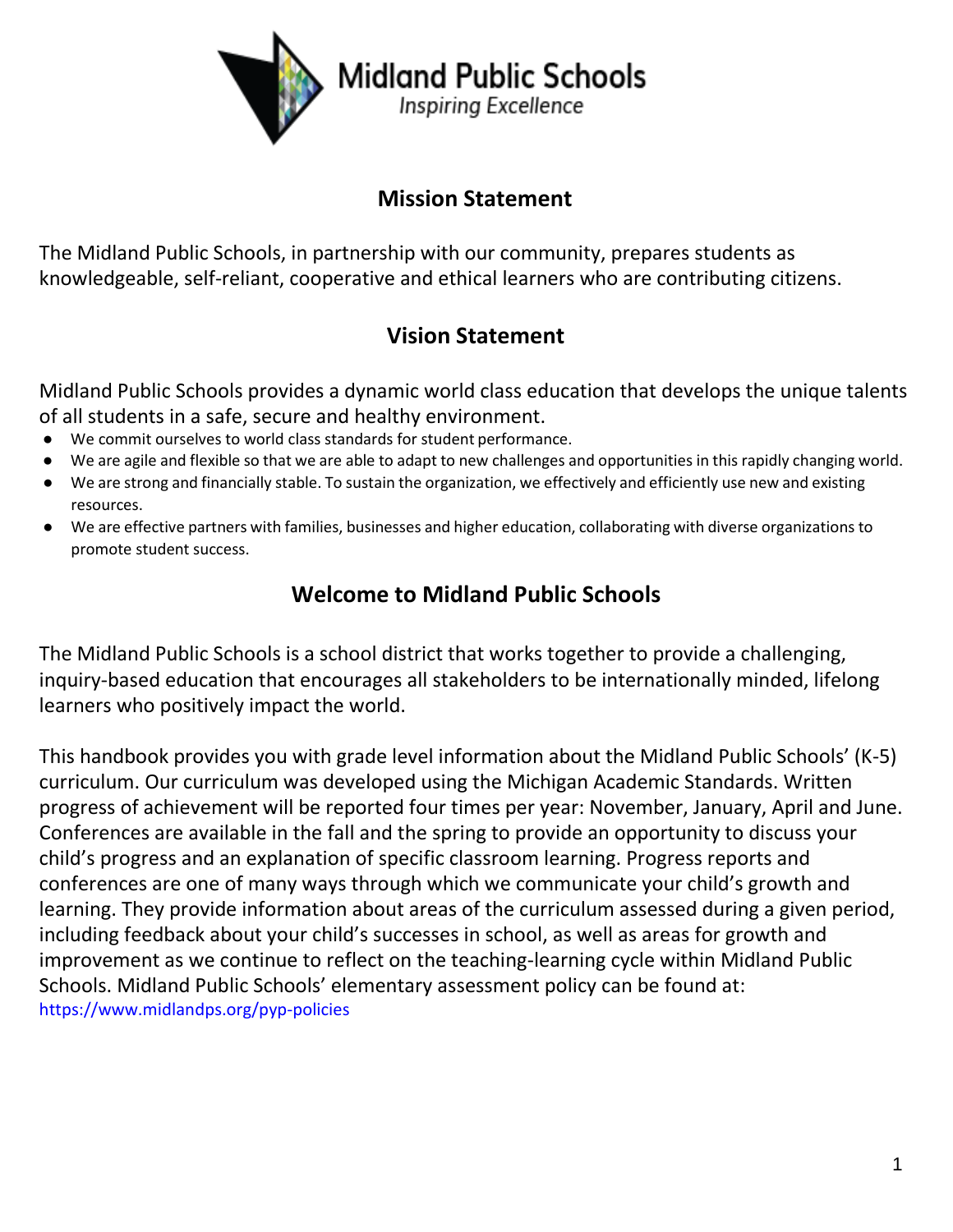# **The International Baccalaureate (IB) - Primary Years Programme (PYP)**

The Midland Public Schools follows the Primary Years Programme of the International Baccalaureate from preschool through grade five. The Primary Years Programme is a framework used with MPS curriculum. This research-based program allows for the integration of broad areas of knowledge through the development of curriculum which students find relevant, engaging, significant, and challenging. Learning, through inquiry and action, is the focus of the entire elementary school community. Using the Primary Years Programme framework, students are actively involved in their learning through an understanding of their own identity and are culturally aware, with the purpose of becoming responsible local, national and world citizens.

The PYP consists of five essential elements to guide student learning. These five essential elements are:

- **Approaches to Teaching**  which is both disciplinary, represented by traditional subject areas (language, math, science, social studies, arts, PSPE) and transdisciplinary
- **Concepts**  which students explore through structured inquiry in order to develop coherent, in-depth understanding, and which have relevance both within and beyond subject areas
- **Approaches to Learning -** which are the broad capabilities students develop and apply during learning and in life beyond the classroom
- **Attitudes**  which contribute to international-mindedness and the wellbeing of individuals and learning communities, and connect directly to the [IB learner profile](http://www.ibo.org/en/benefits/learner-profile/)
- **Action**  which is an expectation in the PYP that successful inquiry leads to responsible, thoughtful and -appropriate action.

### **Taken** fro[m http://www.ibo.org/en/programmes/primary-years-programme/curriculum/written-curriculum/](http://www.ibo.org/en/programmes/primary-years-programme/curriculum/written-curriculum/)

The IB Primary Years Programme focuses on the development of the whole child as an inquirer, both in school and in the world around them. The program uses structured, purposeful inquiry to gain more knowledge and a deeper understanding of content. Students study units of inquiry, which are organized by six transdisciplinary themes. They are:

- **Who We Are:** An inquiry into the nature of the self; beliefs and values; personal, physical, mental, social and spiritual health; human relationships including families, friends, communities, and cultures; rights and responsibilities; what it means to be human.
- **Where We Are in Place and Time:** An inquiry into orientation in place and time; personal histories; homes and journeys; the discoveries, explorations and migrations of humankind; the relationships between and the interconnectedness of individuals and civilizations, from local and global perspectives.
- **How We Express Ourselves:** An inquiry into the ways in which we discover and express ideas, feelings, nature, culture, beliefs and values; the ways in which we reflect on, extend and enjoy our creativity; our appreciation of the aesthetic.
- **How the World Works:** An inquiry into the natural world and its laws; the interaction between the natural world (physical and biological) and human societies; how humans use their understanding of scientific principles; the impact of scientific and technological advances on society and on the environment.
- **How We Organize Ourselves:** An inquiry into the interconnectedness of human-made systems and communities; the structure and function of organizations; societal decision-making; economic activities and their impact on humankind and the environment.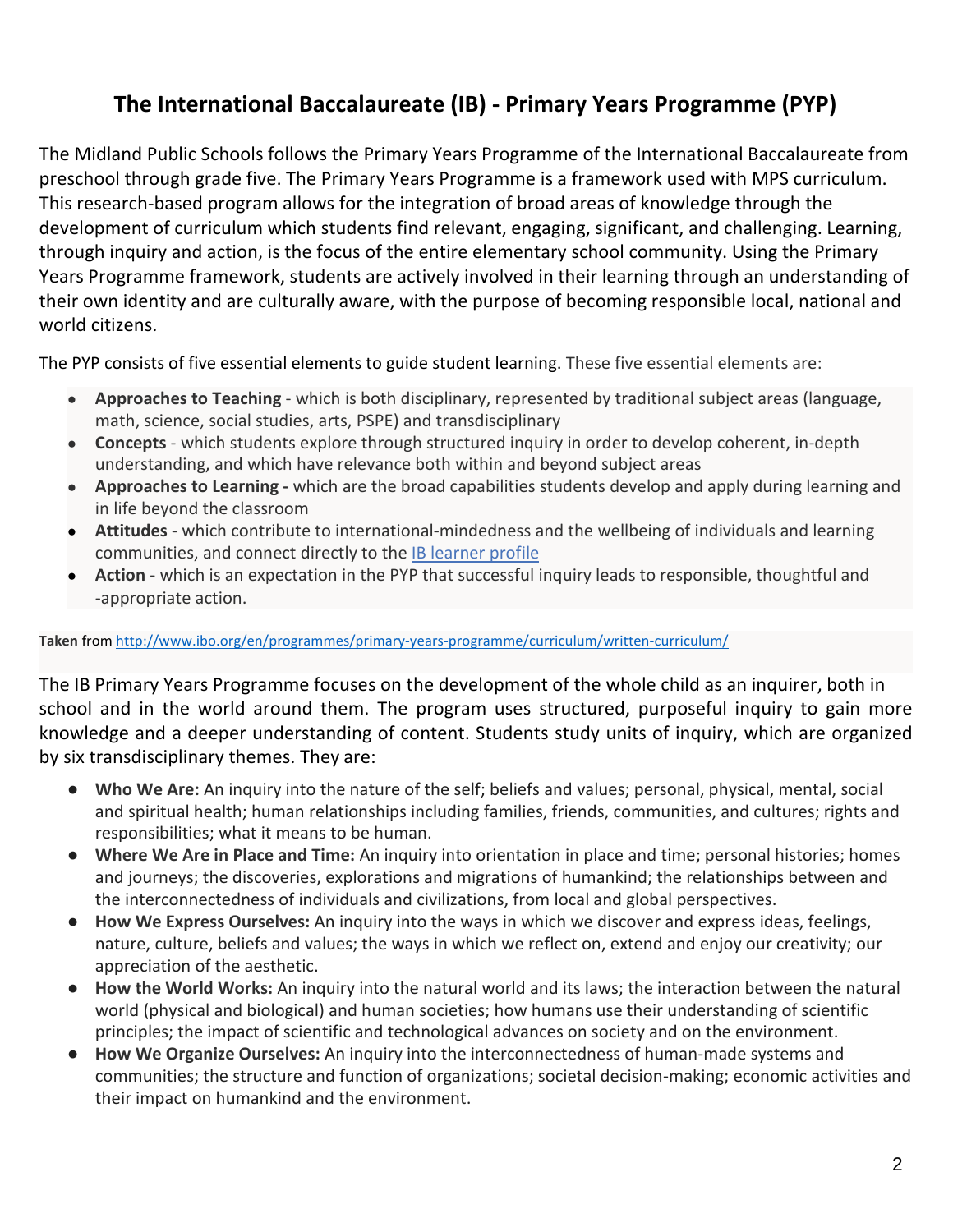● **Sharing the Planet:** An inquiry into rights and responsibilities in the struggle to share finite resources with other people and with other living things; communities and the relationships within and between them; access to equal opportunities; peace and conflict resolution.

From International Baccalaureate document *Making the PYP Happen: A Curriculum Framework for the International Primary Education*, 2009

### More information about the Primary Years Programme can be found

at[:http://www.ibo.org/en/programmes/primary-years-programme/](http://www.ibo.org/en/programmes/primary-years-programme/)

# **IB Learner Profile**

*The aim of all IB programmes is to develop internationally minded people who, recognizing their common humanity and shared guardianship of the planet, help to create a better and more peaceful world*. – IB learner profile statement

The learner profile is the heart of the PYP, and it defines a set of attributes for students to show they are developing life-long learning and inquiry skills, and that they are aware of and sensitive to the experiences of others. The attributes described in the IB learner profile are appropriate to, and achievable by, all elementary students.

IB learners strive to be:

- **Inquirers**: They develop their natural curiosity. They acquire the skills necessary to conduct inquiry and research and show independence in learning. They actively enjoy learning and this love of learning will be sustained throughout their lives.
- **Knowledgeable:** They explore concepts, ideas and issues that have local and global significance. In so doing, they acquire in-depth knowledge and develop understanding across a broad and balanced range of disciplines.
- **Thinkers:** They exercise initiative in applying thinking skills critically and creatively to recognize and approach complex problems, and make reasoned, ethical decisions.
- **Communicators:** They understand and express ideas and information confidently and creatively in more than one language and in a variety of modes of communication. They work effectively and willingly in collaboration with others.
- **Principled:** They act with integrity and honesty, with a strong sense of fairness, justice and respect for the dignity of the individual, groups and communities. They take responsibility for their own actions and the -consequences that accompany them.
- **Open-minded:** They understand and appreciate their own cultures and personal histories, and are open to the perspectives, values and traditions of other individuals and communities. They are accustomed to seeking and evaluating a range of points of view, and are willing to grow from the experience.
- **Caring:** They show empathy, compassion and respect towards the needs and feelings of others. They have a personal commitment to service, and act to make a positive difference to the lives of others and to the environment.
- **Risk-takers:** They approach unfamiliar situations and uncertainty with courage and forethought, and have the independence of spirit to explore new roles, ideas and strategies. They are brave and articulate in defending their beliefs.
- **Balanced:** They understand the importance of intellectual, physical and emotional balance to achieve personal well-being for themselves and others.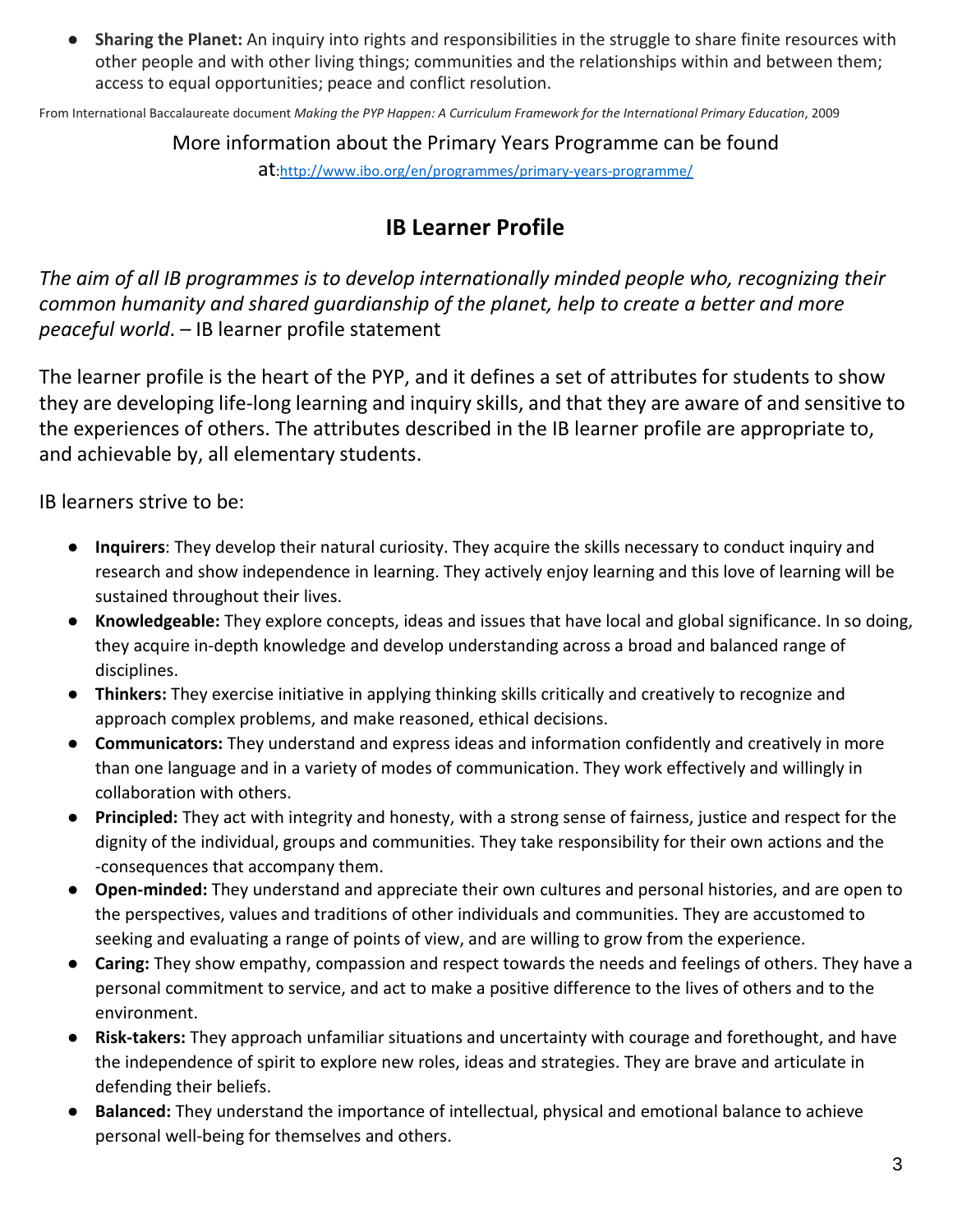● **Reflective:** They give thoughtful consideration to their own learning and experience. They are able to assess and understand their strengths and limitations in order to support their learning and personal development.

From International Baccalaureate document *Making the PYP Happen: A Curriculum Framework for the International Primary Education*, 2009

# **Progress Report**

# **Approaches to Learning**

Approaches to Learning are a set of strategies and skills that promote inquiry and learning across all subject areas. Development of these skills supports life-long learning and assists students in learning and succeeding inside and outside of the school setting.

### **Indicators for Approaches to Learning**

| Extending (EXT)           | Exceeds expectations                                                 |
|---------------------------|----------------------------------------------------------------------|
| Achieving (ACH)           | Consistently and independently meets expectations                    |
| Developing (DEV)          | Inconsistently and/or with reminders progressing toward expectations |
| Limited Development (LIM) | Does not yet exhibit the expected behaviors                          |

### **Thinking Skills:**

- **Acquires knowledge**: Recalls knowledge over time
- **Understands, applies and analyzes over time**: Understands what is read or taught, uses knowledge in new situations, compares and contrasts; makes connections
- **Synthesizes learning**: Creates, designs, and/or invents
- **Evaluates and reflects**: Expresses and defends an opinion and reflects on one's own learning

### **Social Skills:**

- **Accepts responsibility**: Takes responsibility within the school community
- **Respects others:** Respects the thoughts, feelings and beliefs of others
- **Cooperates:** Works together by being courteous, shares and takes turns
- **Resolves conflict:** Accepts responsibility, compromises, is fair

### **Communication Skills:**

- **Listening:** Listens to directions, listens to others, listens to information
- **Speaking**: Speaks clearly; states an opinion
- **Presentation skills**: Shares learning and information in a group setting
- **Non-verbal communication:** Interprets and uses effectively modes of non-verbal communication

### **Self-Management Skills:**

- **Organization:** Plans and carries out activities effectively
- **Time management:** Uses time effectively and appropriately
- **Codes of behavior:** Follows all school essential agreements

### **Research Skills:**

- **● Formulates questions:** Asks questions; is curious about finding out more about something that can be researched
- **● Observes, collects, and records information:** Uses all senses to learn new things; notices relevant details; gathers information; describes and records using pictures and words
- **● Interprets data:** Draws conclusions from information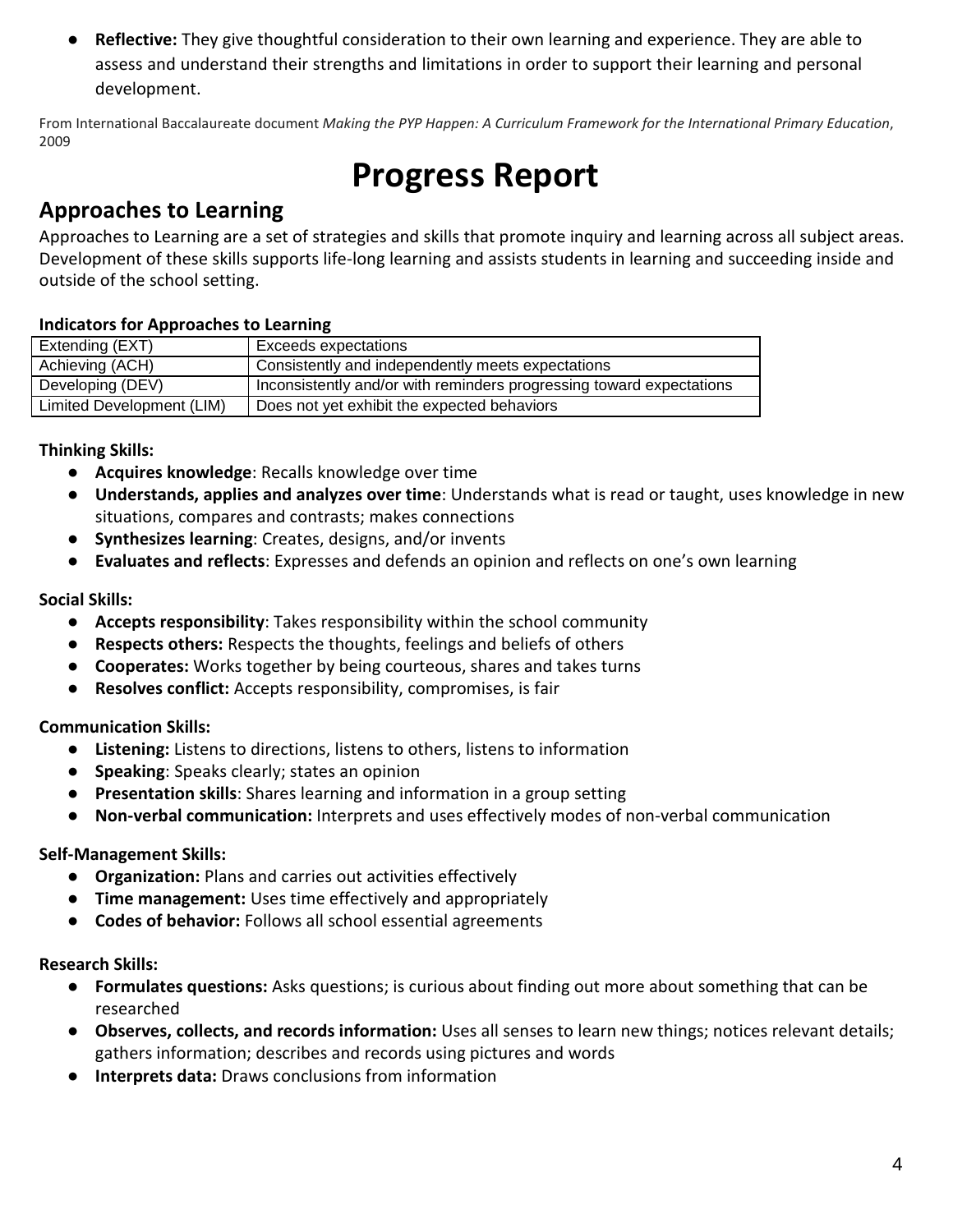### **Academic Indicators for the Progress Report:**

| Exceeds expectations                                                 |  |
|----------------------------------------------------------------------|--|
| Consistently and independently meets expectations                    |  |
| Inconsistently and/or with reminders progressing toward expectations |  |
| Learner is showing little or no progress                             |  |
| Currently being taught                                               |  |
| Not assessed during this marking period                              |  |
|                                                                      |  |

# **Literacy**

Reading, writing, word study, listening, speaking, viewing, presenting, and literature are included in literacy instruction in all grades. Although each subject may be taught separately at times, they are integrated for learning and mutually reinforced across the curriculum.

### **Reading**

Reading is a process of constructing meaning from written language. Learning to read is an active process involving interaction between the child and print, enabling the reader to build meaning. Through instruction, students learn a variety of strategies to derive meaning from print, to value reading as a learning tool and to view reading as pleasurable.

### Expectations **Foundational Skills**

- 1. Demonstrates an understanding of the organization and basic features of print
	- understands how print is organized
	- left to right
	- top to bottom
	- spacing
	- punctuation
	- spoken words represent text
- 2. Use a variety of strategies to unlock meaning (sound/symbol, context clues, sight words)
	- Meaning clues
	- Context clues
	- Phonics (sound/symbol)
	- Recognize sight words
	- Apply knowledge of word families and chunks to unfamiliar words
	- Determine the meaning of unknown words using prefixes, suffixes, root word, etc.
	- Use several strategies concurrently
- 3. Reads Fluently (smoothness, rate, accuracy and expression)
	- At an appropriate rate
	- With phrasing reflecting attention to language and meaning
	- With expression and accuracy
	- Attend to punctuation so phrases and sentences are heard smoothly

### **Reading: Literature**

- 1. Constructs meaning from a variety of narrative texts
	- Make sense of the story by asking and answering questions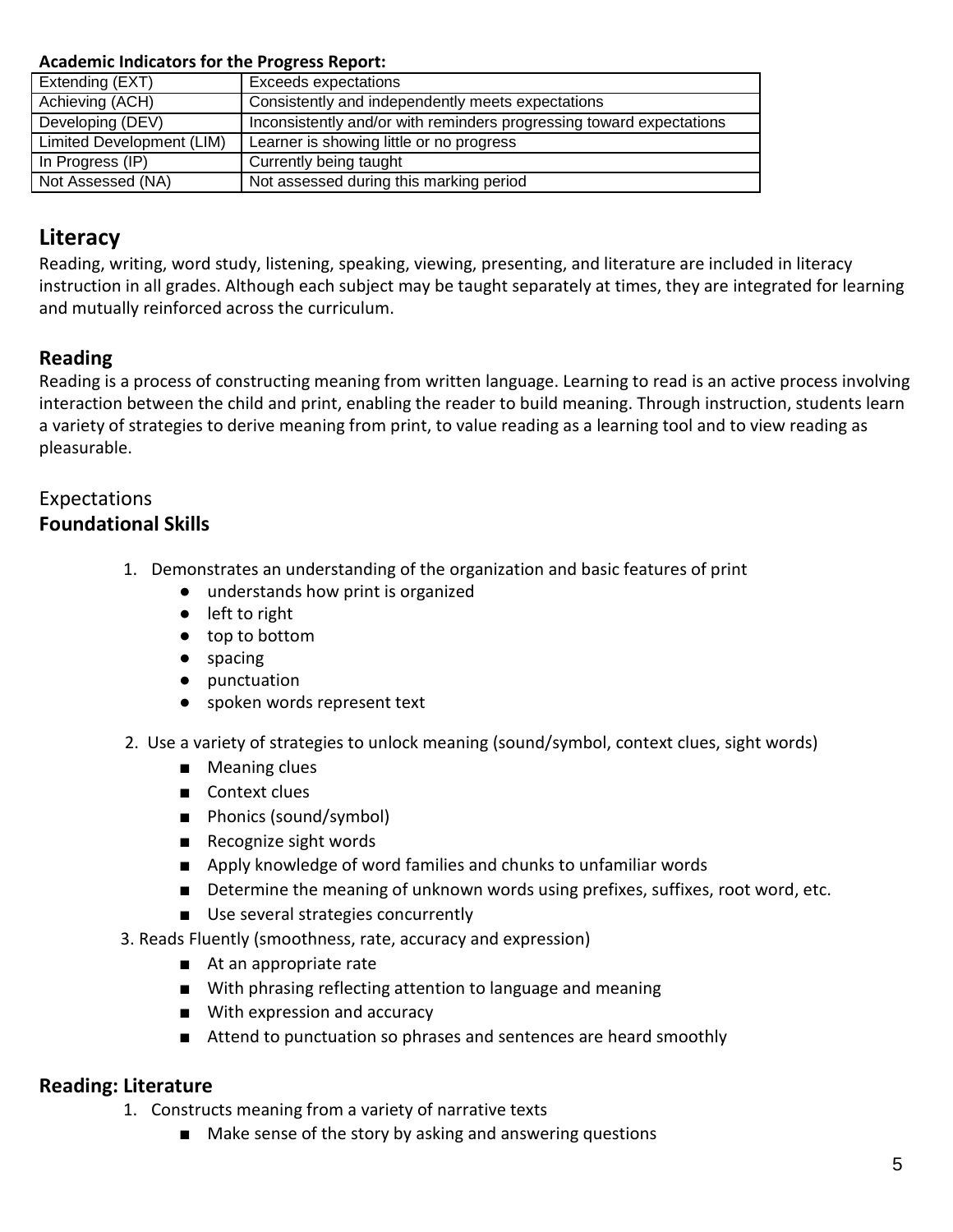- Retell a story to determine central message, lesson, or moral
- Describe how characters in a story respond to major events and challenges
- Describe the overall structure of a story including sequence of events
- Use information from illustrations or text to describe characters, setting and plot
- 2. Understands craft and structure of narrative text
	- Describe how words and phrases supply rhythm and meaning in stories, poems, etc.
	- Acknowledge differences in points of view of characters
	- Demonstrate understanding of figurative language, word relationships and nuances in word meanings
- 3. Compare and contrast experiences of characters in stories

### **Reading: Informational Text**

- 1. Construct meaning from a variety of informational text
	- Identify key ideas and details
	- Describe how reasons support specific points the author makes in a text
	- Use text and images to clarify meaning, to make inferences and draw conclusions
	- Use non-fiction text features to enhance learning
	- Analyze how two or more texts address similar topics or themes
	- 2. Understand craft and structure of informational text
		- Determine meaning of words and phrases (vocabulary)
		- Identify the author's main purpose
		- Know and use text features to locate key facts
	- 3. Compare, contrast and make connections between two text on same topic

### **Read at grade level**

By the end of the year, read and comprehend the expected grade level text

### **Writing**

Writing is a means of thinking and communicating. It also serves as a mode of learning in all curricular areas. It can be a means of self-discovery while exploring what children understand and believe.

Students will work toward:

- Independently choosing a topic
- Using written language to communicate a message
- Organizing ideas in a logical sequence
- Including details to enhance meaning
- Adding individual voice to written work
- Evaluating and revising written work
- Using conventional spelling of known words
- Editing written work
- Writing with an audience in mind

### **Narrative Writing**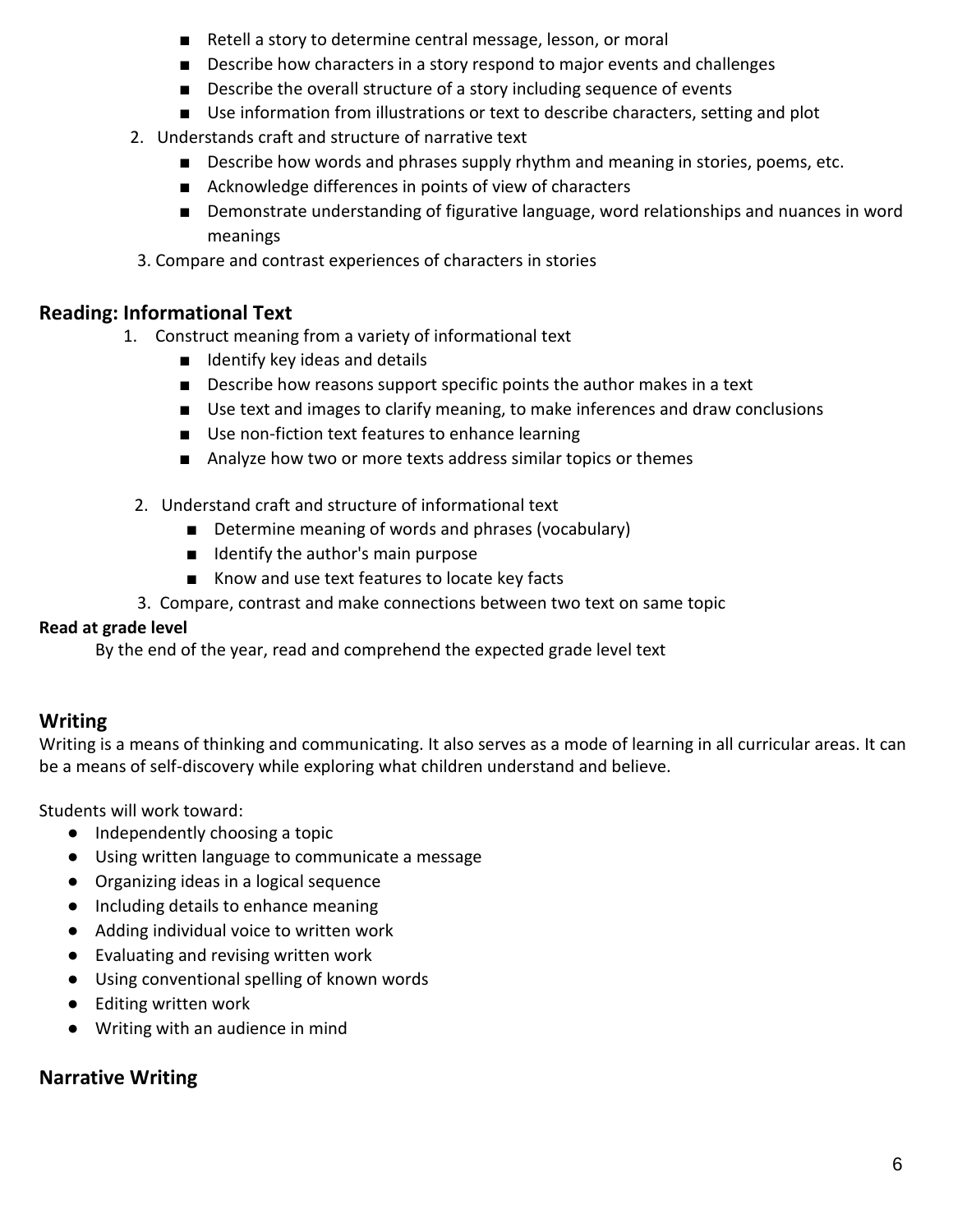Students will write broad types of narratives to develop real or imagined experiences or events using effective technique, well-chosen details, and well-structured sequences. Individual pieces will be scored using the 6+ 1 Writing Rubrics.

1. Narrative Writing

### **Informative/Explanatory Writing (Shared Research)**

Students will write informative/explanatory texts in which they introduce a topic, use facts and definitions to develop points, and provide a concluding statement.

2. Informative/explanatory writing

### **Opinion Writing**

Students will write arguments to support claims in analysis of topics or texts, using valid reasoning and relevant and sufficient evidence.

3. Opinion Writing

### **Production and Presentation**

Students will work toward independently revising and editing in order to produce best quality writing by making choices to present their work to an audience.

4. In collaboration, publishes and presents writing

### **Fine Motor Skills**

1. Demonstrates fine motor skills (cutting, drawing, printing)

## **Mathematics**

The emphasis of mathematics instruction in first grade is focused on four critical areas; developing an understanding of addition and subtraction strategies, developing an understanding of whole number relationships and place value, developing an understanding of linear measurement, and reasoning about attributes of geometric shapes.

### **Grade 1 Overview**

### **Operations and Algebraic Thinking**

- Represent and solve word problems involving addition and subtraction
- Understand and apply properties and operations and the relationships between addition and subtraction (fact families)
- Add and subtract within 20 fluently

### **Number and Operations in Base Ten**

- Extend the counting sequence. (counts by 1's, 2's, 5's and 10's to 20 starting from any number)
- Understand place value and can create, explain, and write numbers to 120 (Can identify the place a number holds (ex: 45 is 4 tens and 5 ones)
- If given a two digit number, can mentally identify ten more or ten less that that given number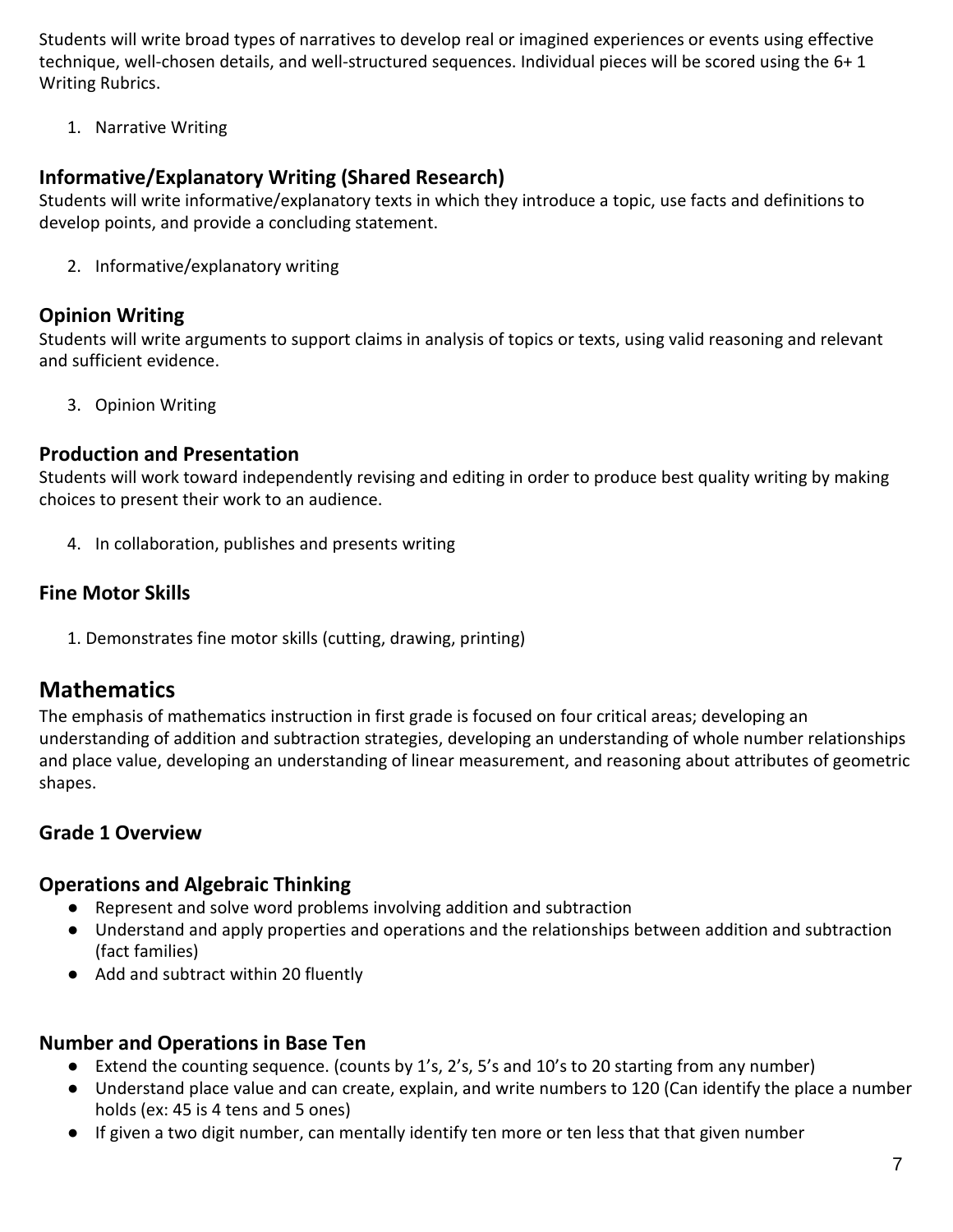- Use place value understanding and properties of operations to add and subtract.
- Can order numbers and identify/use  $\lt$ ,  $\gt$ , = symbols correctly

### **Measurement and Data**

- Measure lengths indirectly and by iterating length units.
- Tell and write time to the hour and half hour using analog and digital clocks
- Organizes, represents, and interpret data with up to three categories (Can identify how many more of less in a in one category than another
- identifies coins and bills and states their values

### **Geometry**

- Reason with shapes, their attributes and compose new shapes (two dimensional and three dimensional)
- Demonstrates an understanding of fractions and how to divide them into equal parts

**Mathematical Practices-** The standards for mathematical practices describe a variety of expertise that should be developed in students in order to develop a mathematical mindset and to become a problem solver.

- **1. Make sense of problems and persevere in solving them.**
- **2. Reason abstractly and quantitatively.**
- **3. Construct viable arguments and critique the reasoning of others.**
- **4. Model with mathematics.**
- **5. Use appropriate tools strategically.**
- **6. Attend to precision.**
- **7. Look for and make use of structure.**
- **8. Look for and express regularity in repeated reasoning.**

### **Science**

Students will be given opportunities to discover, reinforce, and apply scientific concepts. Concepts are determined by the Michigan Academic Standards. The engineering design process will be applied and extended through the use of Project Lead the Way modular units and grade level units.

### **1. Demonstrates an understanding of Engineering, Technology, and Applications of Science**

- **2. Demonstrates an understanding of Life Science**
- **3. Demonstrates an understanding of Earth and Space Science**
- **4. Demonstrates an understanding of Physical Science**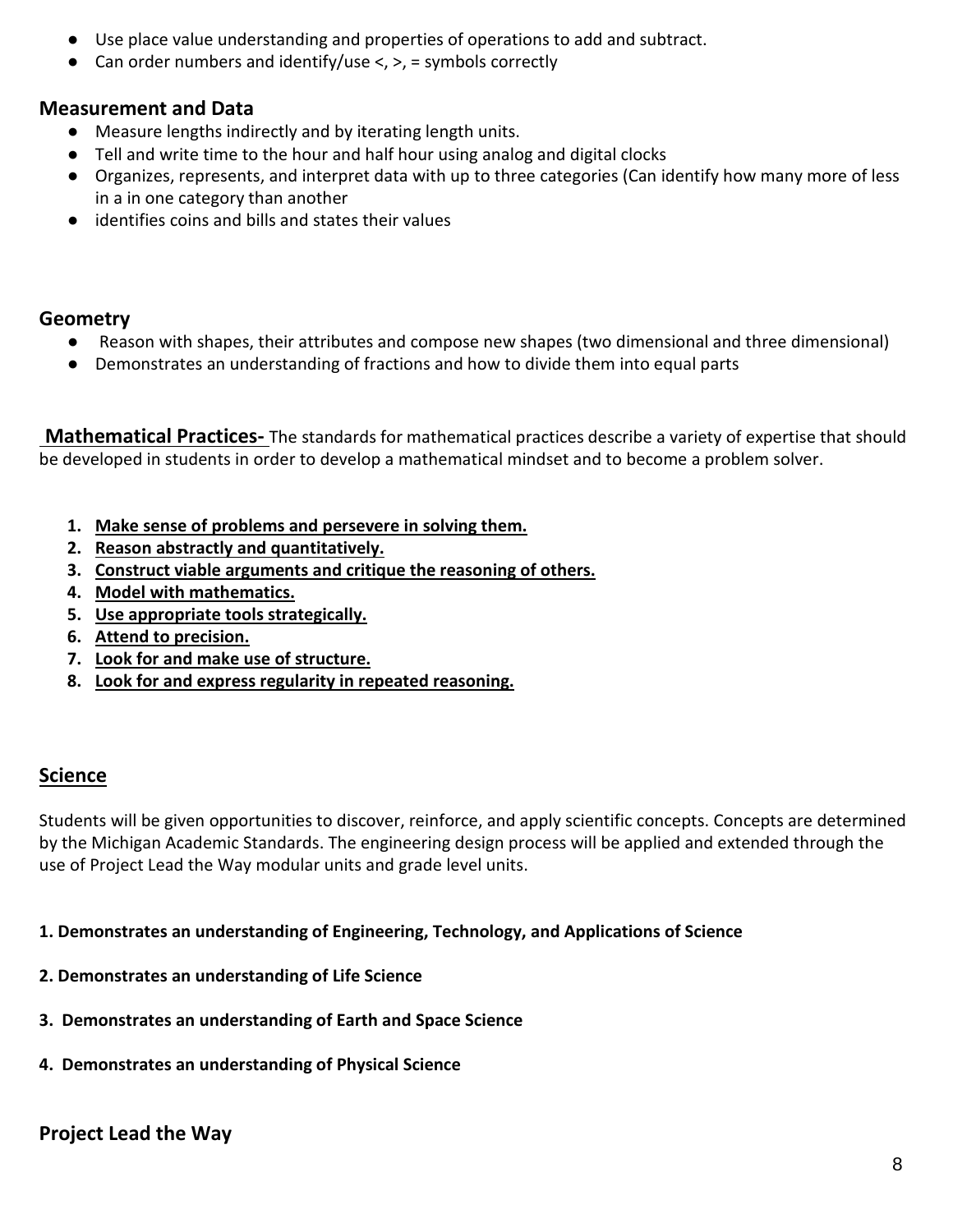Project Lead the Way is the STEM Curriculum for Midland Public Schools. Each grade level engages in four interdisciplinary units in the areas of life science, physical science, earth and space science, technology and engineering. The units are designed with compelling activities, projects, and problems that build upon each other and relates to the world around them.

**• Light and Sound –** Students investigate the properties of light and sound, including vibration from sound waves and the effect of different materials on the path of a beam of light. After students develop an understanding of light and sound, they are challenged to solve a design problem Mylo, Suzi, and Angelina face. In the story, the characters are lost and must use only the materials in their backpack to communicate over a distance by using light and /or sound. Students use the design process to sketch, build, test and reflect on a design that solves this design problem.

**• Light: Observing the Sun, Moon, and Stars** – After observing the sun, moon, and stars, students identify and describe patterns in their recorded data. Angelina, Mylo, and Suzi introduce the design problem, which challenges

students to create a playground structure designed to protect students from ultraviolet radiation. Students utilize their knowledge of light to design, build, and test structures created to solve this problem. Students then evaluate their designs, share their findings, and explore ideas to improve their structures based on the testing data.

**• Animal Adaptations** – Students explore animal adaptations for protection, camouflage, food obtainment, and locomotion. Students learn what it means for an organism to be adapted to its environment and how different adaptations can be categorized. Students are introduced to the design challenge when Suzi announces she is visiting the Sahara and needs to get prepared for her trip. Students are challenged to design the ideal shoe for travelers to wear in extreme environments, applying what they have learned and looking to plant and animal adaptations to guide their designs.

**• Animated Storytelling** – Students explore the sequential nature of computer programs through hands-on activities, both with and without a computer. They examine key aspects of storytelling and devise how to transition a narrative from page to screen. Students discover the design problem through a story about Angelina, Mylo, and Suzi, who wish they could find a way to create a story with characters who move and interact with each other. Combining fundamental principles of computer science with story-building skills, students develop animations that showcase characters, settings, actions, and events from short stories of their own creation.

### **Social Studies**

In first grade students will focus on acquiring social studies knowledge and skills in five areas: history, geography, civics and government, economics and public discourse.

- **1. Understands the relationship between people and the environment**
- **2. Understands the connections between causes and consequences**
- **3. Understands how societies construct organizations and systems**
- **4. Understands how geography and human experiences give a place its identity**
- **5. Understands the role of public discourse, decision making, and citizen involvement**
- **6. Understands the impact of economic activities**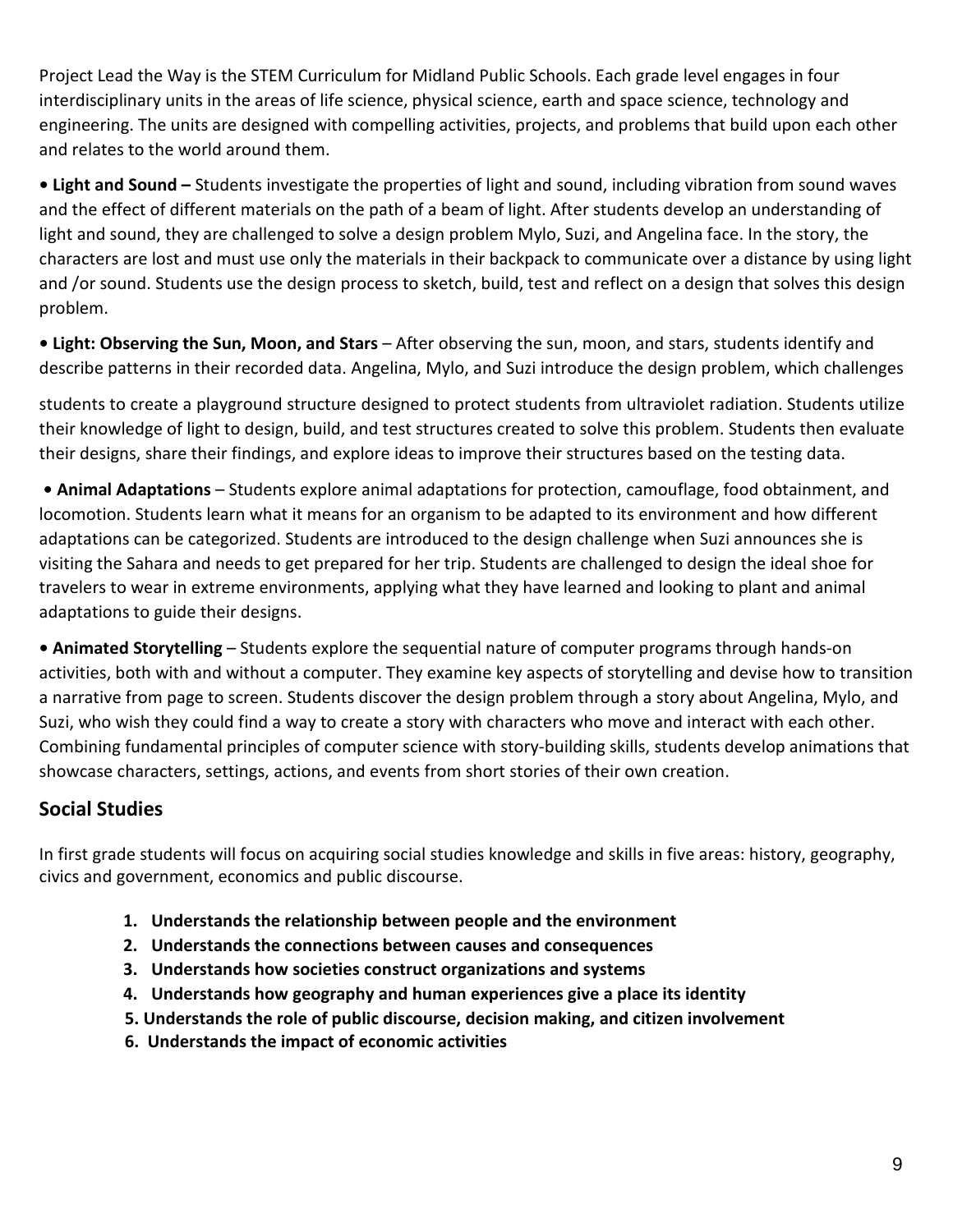# **ART**

Young children benefit from a strong program of instruction in art that focuses on their natural abilities to perceive, create and appreciate the visual arts. Learning about art can be a catalyst for the development of language and vocabulary skills, knowledge about shapes, colors and patterns and classification of concepts.

The curriculum is based on what children need to do, what they can do, their interests and is integrated into the various disciplines. Students receive instruction for am art specialist as well as the classroom teacher.

- 1. Shows cooperative behavior
	- Ext Encourages others to follow directions, use supplies appropriately and respect the work of others.
	- **Ach Follows directions, uses supplies appropriately, respects the work of others.**
	- Dev Follows directions, uses supplies appropriately, respects the work of others, with reminder.
	- NY Has difficulty following directions, respecting the work of others or using supplies appropriately.
- 2. Acquiring skills and concepts
	- Ext Demonstrates self motivation to expand concepts and techniques taught.
	- **Ach Consistently demonstrates an understanding of concepts and techniques taught.**
	- Dev Generally demonstrates an understanding of concepts and techniques taught.
	- NY Rarely demonstrates an understanding of concepts and techniques taught

### **GENERAL MUSIC**

Children have opportunities for aesthetic expression and appreciation through music. The first grade curriculum provides lessons that develop enjoyment in listening, that use body movement to experience music and that allow students to experience musical instruments and singing.

The music curriculum and instruction are designed to develop children's musical abilities, provide awareness and gain knowledge, foster a sense of competence and complement other curricular areas. The music specialist and the classroom teacher work in mutually supportive roles to allow and encourage musical expression.

Students will work toward:

- showing cooperative behavior
- handling instruments with care and concern
- working well with others
- following directions
- participating actively in music activities
- building skills and concepts
- distinguishing between high-low; loud-soft; fast-slow
- matching pitches
- keeping a steady beat
- •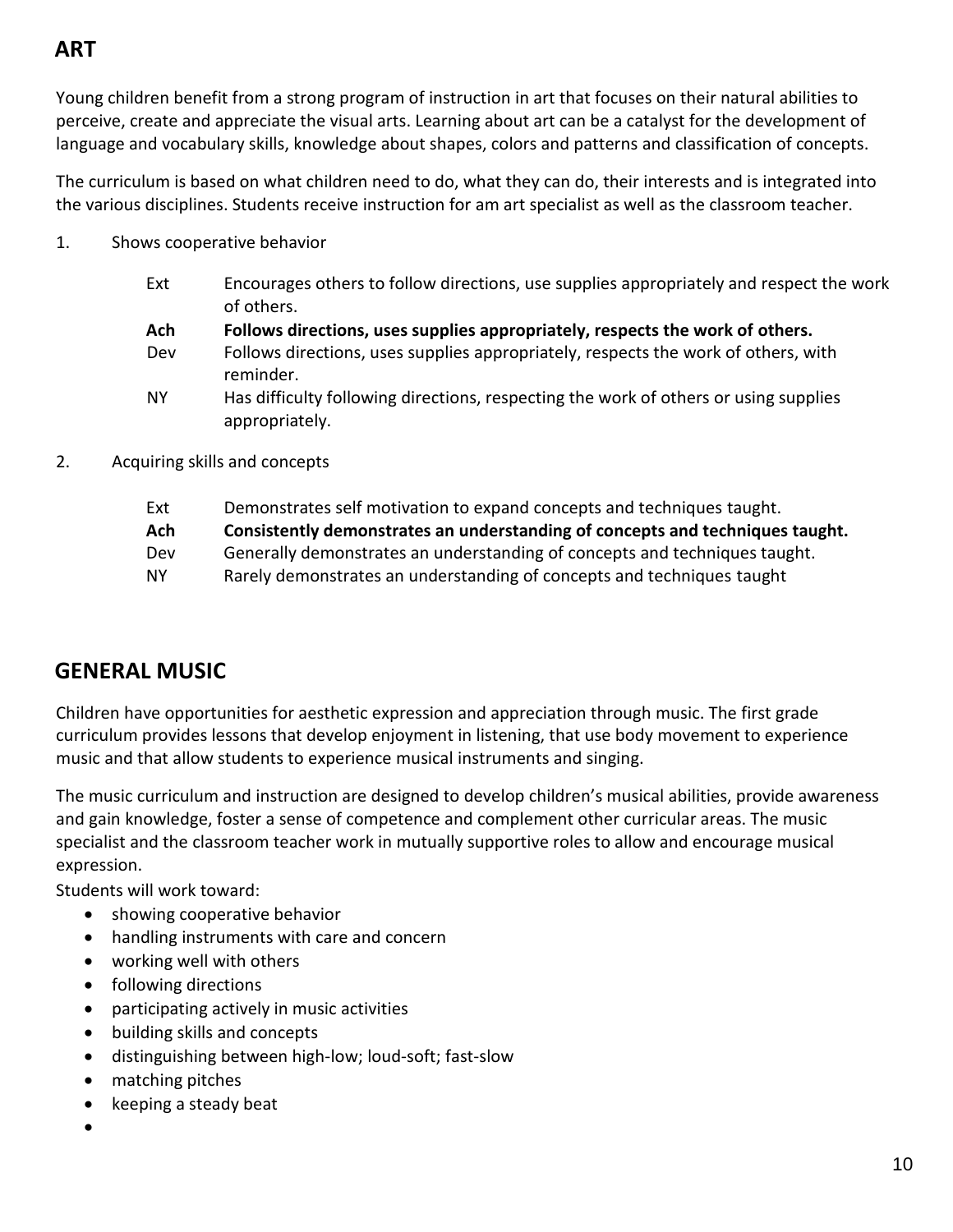- 1. Shows cooperative behavior
	- Ext Demonstrates to other students the proper techniques for the use of instruments; consistently serves as a positive role model for other students; encourages other students to follow directions and value vocal music; participates with an enthusiasm and maturity beyond their age.
	- **Ach Shows care and concern for proper handling of instruments; works well with others; consistently follows directions; participates with enthusiasm.**
	- Dev Demonstrates an understanding of the use of instruments but does not always use good judgment; learning to work with other students; generally follows directions; participates.
	- NY Misuses instruments; mistreats other students; does not follow directions; does not participate.
- 2. Acquiring pitch skills
	- Ext Is able to exceed the grade level standard for pitch matching and can make proper adjustments to intonation errors.
	- **Ach Is able to achieve the grade level standard for pitch matching.**
	- Dev Shows an understanding of the challenges in pitch matching and is working toward achieving the grade level standard.
	- NY Is not yet able to match pitch and struggles in making progress toward this goal.
- 3. Acquiring rhythm skills
	- Ext Is able to exceed the grade level standard for keeping a steady beat and can make proper adjustments to tempo/pulse errors. May also indicate comfort with compound rhythmic figures and subdivisions beyond grade level standard.
	- **Ach Is able to achieve the grade level standard for keep a steady beat and rhythmic subdivision.**
	- Dev Shows an understanding of the challenges in keeping a steady beat and is working toward achieving the grade level standard.
	- NY Is not yet able to keep a steady beat and struggles in making progress toward this goal.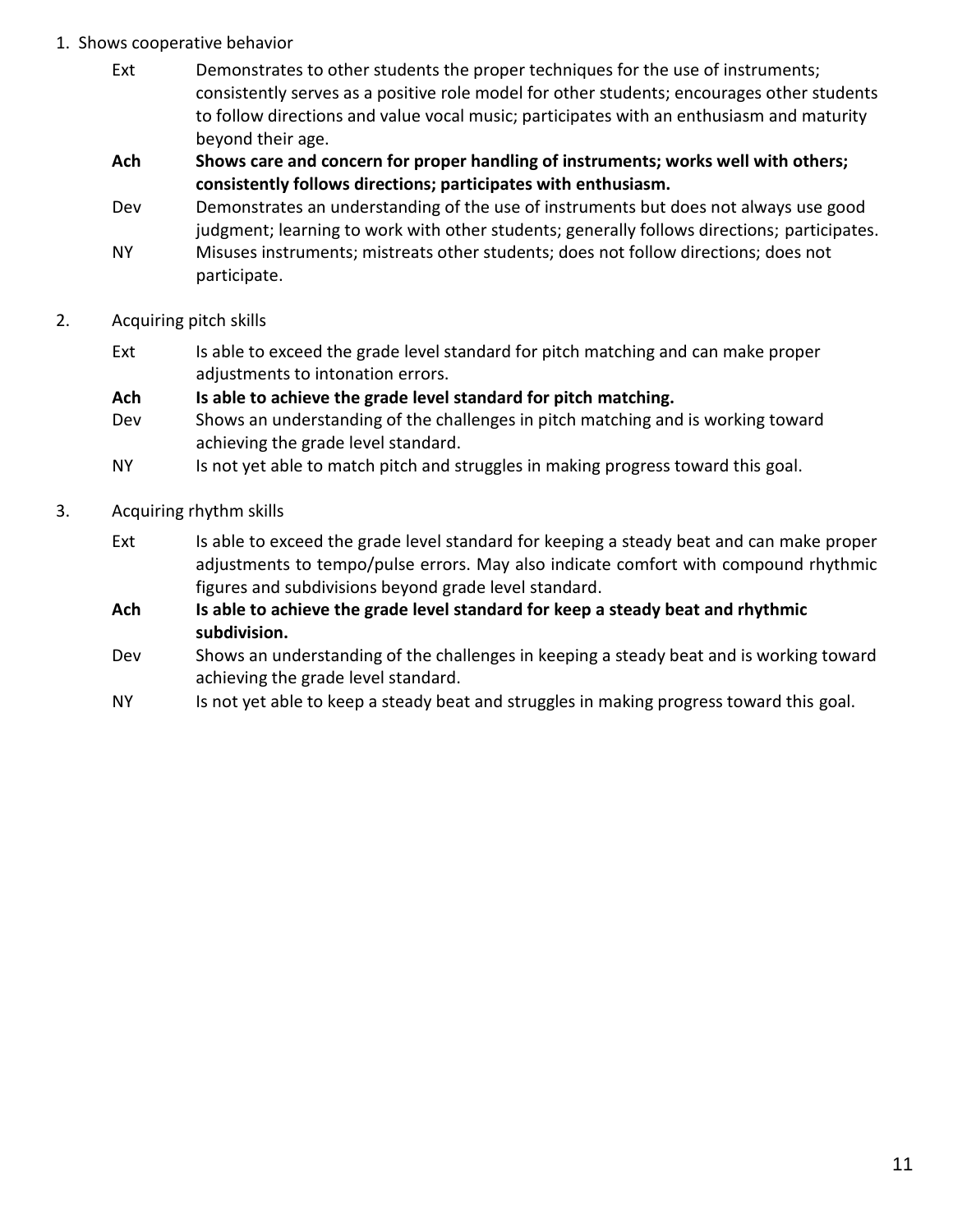# Physical Education

Physical action is essential for first grade students to refine their developing skills, like balancing on a beam or jumping rope. Self-esteem and cognitive growth are also enhanced by physical activity. The certified physical education teacher provides lessons, activities and experiences that help students develop their gross motor skills and knowledge of healthy behaviors. The students are assessed by the physical education teacher on knowledge and skills in the following areas:

- Following the rules of a game
- Displaying good sportsmanship
- Working well with teammates
- Participating in physical activities
- Demonstrating body control
- Showing dexterity
- Acquiring gross motor skills
- Skipping smoothly
- Galloping smoothly
- Balancing on a balance beam
- Jumping rope 20-30 times
- Moving with assurance
- Hopping in a pattern
- Engaging in healthy habits
- Discussing illness prevention
- Being safe as a pedestrian
- Becoming cognizant of the difference(s) between medicines and illegal drugs
- 1. Acquiring gross motor skills.
	- EXT Combines skipping, galloping and hopping in a rhythmic pattern; throws and catches with proper technique
	- **ACH Skips smoothly, gallops smoothly, hops on either foot in a pattern**
	- DEV Occasionally misses a step when skipping, occasionally misses a step when galloping, can only hop on one foot
	- NY Does not have skipping pattern, does not have galloping pattern, cannot hop consistently
- 2. Demonstrate body control
	- EXT Anticipates space needs of self and others; avoids inappropriate body contact with others and objects
	- **ACH Understands concepts of space (own, other, room); avoids body contact with others; shows dexterity**
	- DEV Beginning to judge space appropriately; sometimes collides with others; improving dexterity
	- NY Bumps into others, falls or slides frequently, trips self or others, lacks dexterity
- 3. Demonstrates cooperate behavior
	- EXT Actively demonstrates kindness and courtesy to others
	- **ACH Follows directions, follow rules of games, works well with classmates**
	- DEV Generally follows directions, understands use of equipment but does not always use good judgement, learning to play with classmates, occasionally makes negative remarks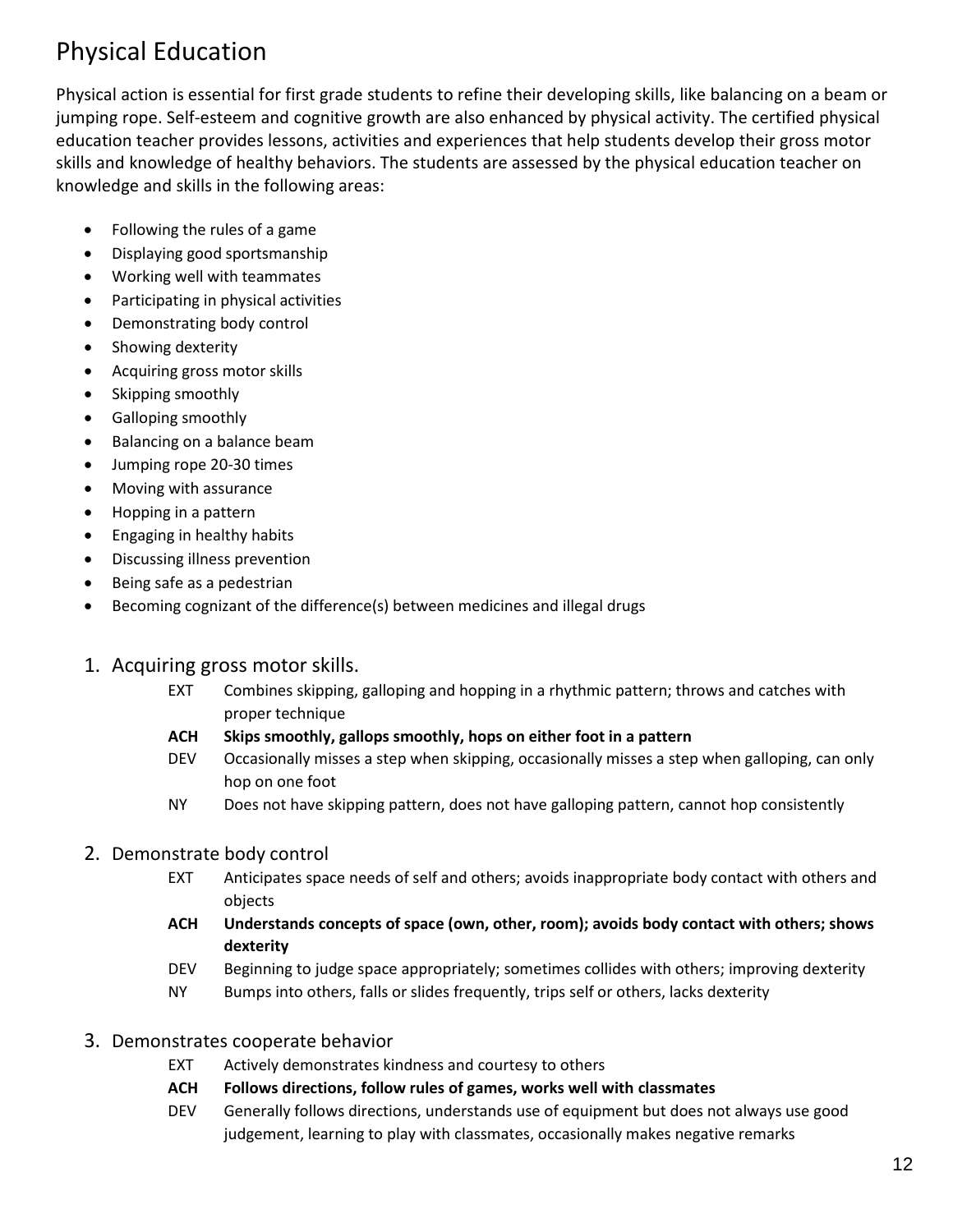- NY Misuses equipment, use inappropriate language, disrespectful of others
- 4. Participates
	- EXT Participates with enthusiasm.
	- **ACH Consistently involved in appropriate activity.**
	- DEV Timid about joining activities, avoids some activities.
	- NY Refuses to join in physical activities.

# **SPANISH**

Children today learn a world language through an approach different from when their parents were in school. All world language instruction is presented in Spanish. Language acquisition and learning about a different culture is much improved when students are taught in the language through a fun, meaningful and functional approach. A young learner is more apt to make the most of learning a world language when pronunciation and flexibility in thinking skills (such as concept learning, problem solving, and critical and divergent thinking) can be developed over time.

The first grade Spanish program reinforces basic skill areas by offering children a range of experiences connecting with mathematics, global awareness, language arts, music, physical activities, technology, art and science. Activities take into account different learning styles and abilities and include cultural games, songs, rhymes, story telling, physical expression and drawing.

Developing listening comprehension in first grade is a very important part of the communication process. Listening comprehension and speaking build the language base necessary to move into pre-reading and writing. Students work toward some sound and sight word recognition.

Students will work toward:

- naming, classifying, sorting, comparing, and describing people, animals, items, etc. in the curricular units
- describing their family, comparing it to a Hispanic family (age, characteristics, pets)
- graphing likes/dislikes
- identifying time: today's date, tomorrow and yesterday using a Hispanic culture calendar
- asking permission for personal needs
- responding to Spanish cues and directions
- 1. Demonstrates listening comprehension (following directions, repeating and responding)
	- Ext Applies prior learning in new situations; follows verbal directions, repeats or responds independently; responds accurately to verbal, total physical response or concrete clues.
	- **Ach Follows verbal directions, repeats or responds; responds to simple verbal, total physical response or concrete clues consistently.**
	- Dev Follows some general verbal directions with limited repeating or responding; responds to limited simple verbal, total physical response or concrete clues.
	- NY Is not able to follow verbal directions, repeat or respond; is unable to respond to simple verbal, total physical response or concrete clues.